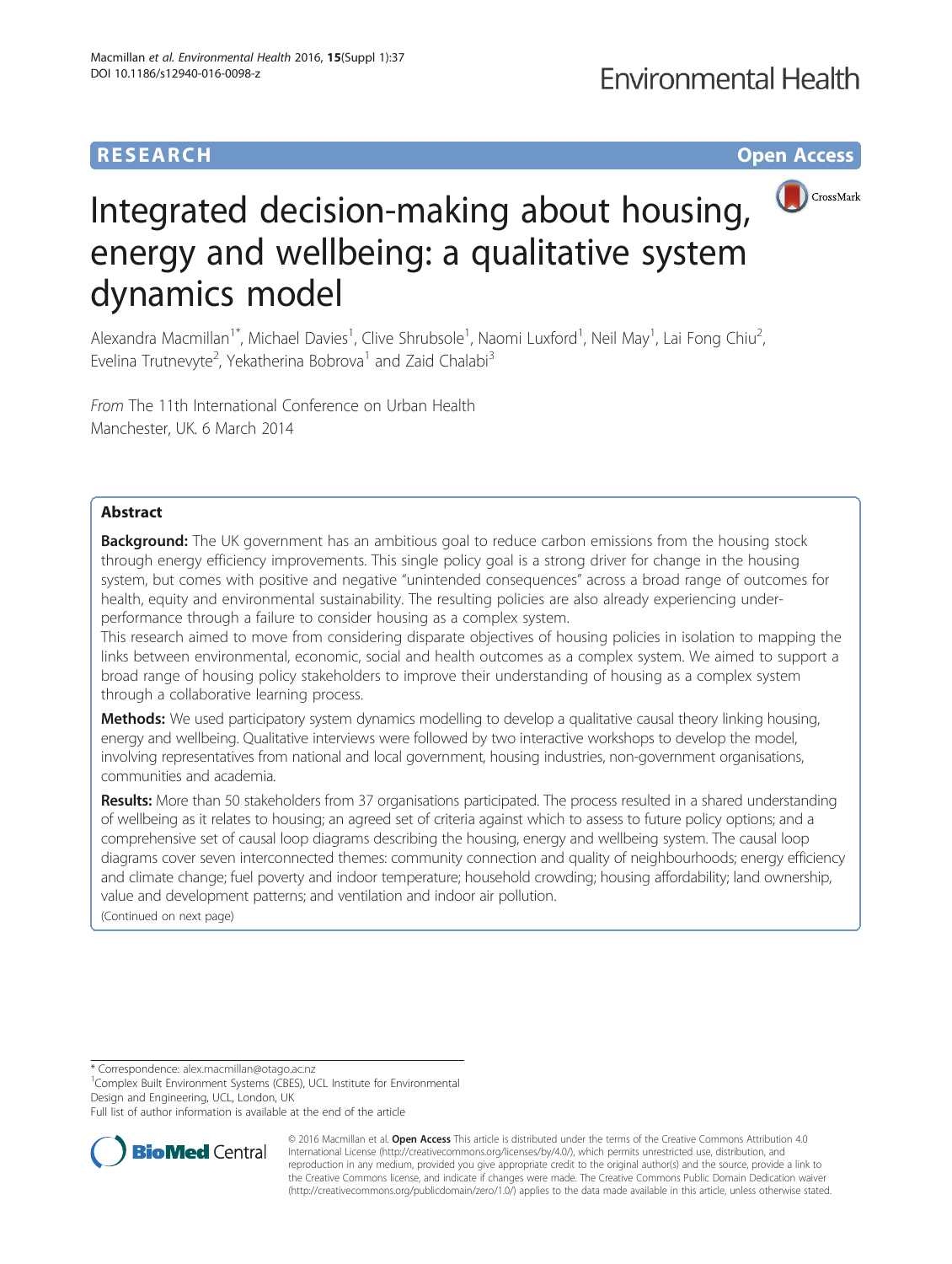#### (Continued from previous page)

Conclusions: The collaborative learning process and the model have been useful for shifting the thinking of a wide range of housing stakeholders towards a more integrated approach to housing. The qualitative model has begun to improve the assessment of future policy options across a broad range of outcomes. Future work is needed to validate the model and increase its utility through computer simulation incorporating best quality data and evidence. Combining system dynamics modelling with other methods for weighing up policy options, as well as methods to support shifts in the conceptual frameworks underpinning policy, will be necessary to achieve shared housing goals across physical, mental, environmental, economic and social wellbeing.

## Background

In the UK, much attention has been given to policies aimed at reducing carbon emissions from the housing stock as part of the UK's legislative commitment to achieve an 80 % reduction in greenhouse gas (GHG) emissions by 2050 [[1](#page-10-0)]. Houses contributed a quarter of the UK's total GHGs in 2009 [[2\]](#page-10-0). It has been argued that effective policies and technologies already exist to achieve significant reductions [[2\]](#page-10-0) and successive governments have considered improving the energy efficiency of the housing stock to be one of the easier ways to achieve the large GHG emission reductions that are now urgently needed. Under current plans, the UK government has set out pathways that will see more than 14 million existing homes retrofitted to make them more energy efficient by 2020 [\[3](#page-11-0)]. However, retrofitting will not be successful without integrating physical changes with changes in people's interaction with their homes [\[4](#page-11-0)].

Furthermore, the complexity of the housing stock; the importance of homes to people's lives; and the wide spectrum of agents responsible for changes to houses all make housing an important area of "policy resistance" [[5\]](#page-11-0). By this, we mean that policies may fail to achieve their intended objective, or even worsen desired outcomes, because of limitations in our understanding of housing as a dynamically complex system from policy design through to implementation. Unintended consequences across a range of possible outcomes for human wellbeing are also a substantial risk [\[6](#page-11-0), [7](#page-11-0)]. This has been further demonstrated by Sabel et al. through their models of climate policy for seven cities in this issue [\[8](#page-11-0)]. Apart from the direct physical effects of temperature on health, housing design, availability and cost all have complex relationships with a wide range of public health outcomes. The full extent of these outcomes has been incompletely considered in previous integrated assessments of housing policy [[9\]](#page-11-0). Separate to the agenda of decarbonisation, other government sectors are explicitly attempting to achieve other (and sometimes contradictory) goals around housing. These include reducing fuel poverty; improving housing affordability; using housing construction and the property market to stimulate economic growth; and reducing health inequities through

housing interventions. A recent report from the All Party Group for Excellence in the Built Environment (Re-energising the green agenda) [\[3](#page-11-0)] highlighted a lack of integration across government departments and conflicting objectives as significant barriers to progress.

For these reasons, new approaches are needed to support decision-making about housing. Research across disciplines of urban policy-making for health, equity and sustainability suggests that these methods will need to: integrate the qualitative and quantitative knowledge held by different groups across policy, society and academia (transdisciplinarity) in a collaborative learning process; support decision-making through understanding complex systems; and explore the impacts of policies on a more integrated set of outcomes (e.g. health, environment, economy, social equity) [[6, 7, 10, 11\]](#page-11-0). In this issue, Rietveld and colleagues demonstrate how utilizing these principles can successfully improve outcomes in the complex area of urban water and health [[12](#page-11-0)].

In this paper we report on early policy-oriented research to develop a collaborative understanding of the complex system linking housing, energy and wellbeing. We used the principles described above to guide the research. In partnership with government, nongovernment, industry, community, and academic stakeholders, we aimed to identify a set of shared wellbeing outcomes across policies about housing in the UK; develop a set of criteria for assessing future policies; build a qualitative understanding of the dynamic system structure; and begin to assess and identify policies that might effectively optimize shared goals while minimizing undesirable impacts.

#### Methods

We used participatory system dynamics modelling (SDM) [\[13](#page-11-0)–[15](#page-11-0)] to involve industry, community, academic and policy stakeholders in a process that explored the dynamic effects of realistic policies in the UK. SDM is built on the following underlying characteristics of complex systems [\[16\]](#page-11-0):

1. They include many interacting variables that change over time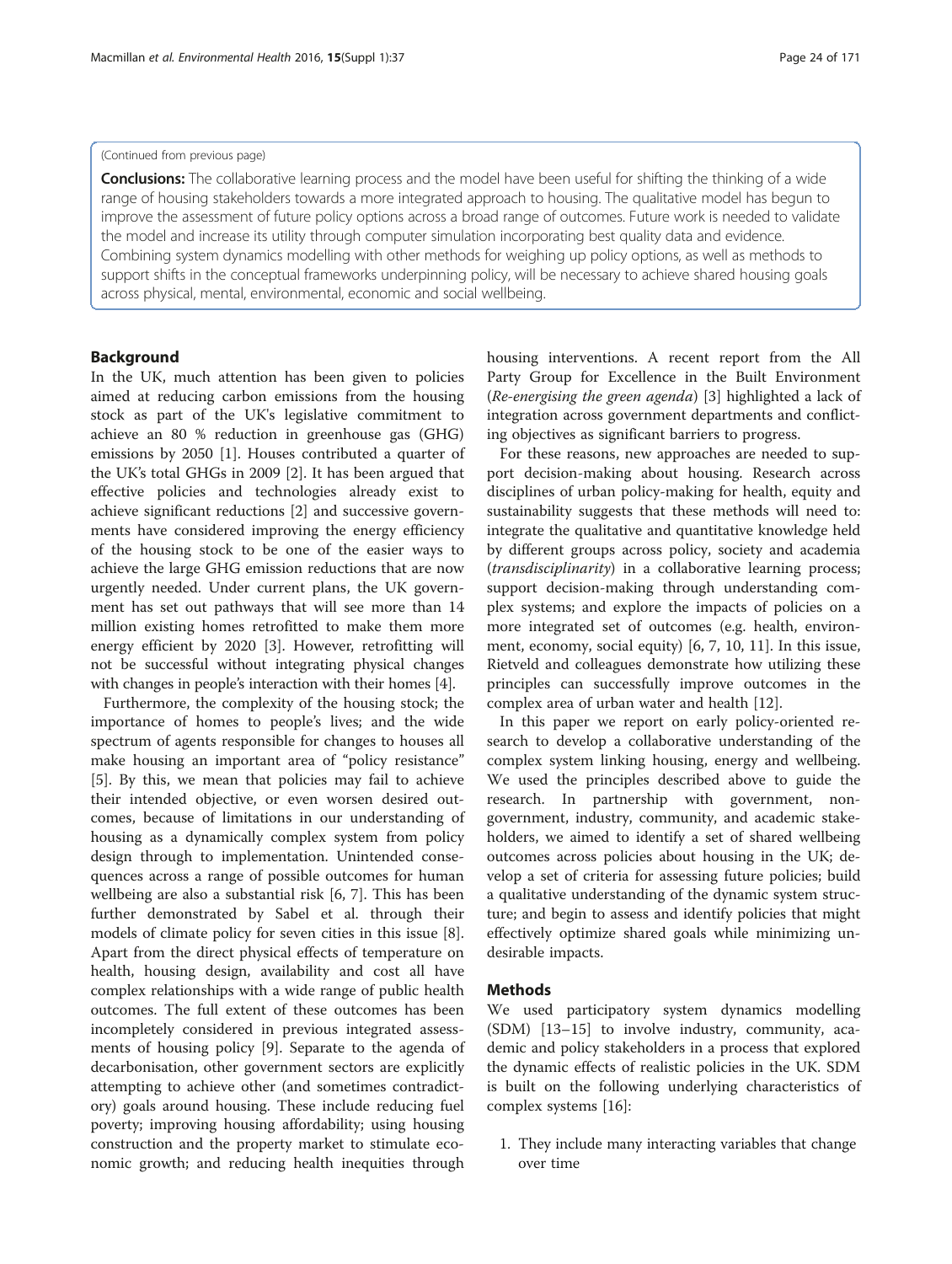- 2. It is this pattern of interaction that is a key driver of system behaviour over time
- 3. Interaction between variables is characterized by reinforcing loops, which amplify dynamic system patterns of behaviour and balancing feedback loops
- 4. Complex systems are also characterized by the accumulation of "stocks" that could include people, information, or material resources
- 5. Time is an important component of complex systems and the pattern of cause and effect relationships may change variables at different rates over time, creating tensions between short- and long-term policy effects

Saaed [\[17](#page-11-0)] describes a useful generalisable heuristic for an SDM process that uses iteration to move from desired outcomes through understanding of problems related to these outcomes, qualitative representation of the system structure, development of a dynamic simulation model, scenario experimentation and policy design. A SD simulation model consists of a set of differential equations whose solutions are approximated to demonstrate dynamic system behavior, enabling trajectories over time in outcomes of interest to be explored and compared for future policy options. While we consider experimentation using a dynamic simulation model a crucial step towards developing a robust system understanding and elucidating the consequences of policy interventions, this paper describes the first part of the heuristic, namely the development of an initial shared qualitative system understanding of housing, energy and wellbeing.

System dynamics modelling (SDM) enables a more complete and dynamic causal understanding that accounts for the five complex system characteristics above. In addition, SDM enables dynamic simulation to explore the effects of proposed policies over a chosen time scale. SDM (with varying degrees of participation) has been successfully used to improve decision-making in a variety of disciplines, including energy planning [[18](#page-11-0), [19](#page-11-0)]; policy-making about housing markets [[20](#page-11-0), [21\]](#page-11-0); uptake of energy efficiency in housing [[22](#page-11-0), [23](#page-11-0)] and urban transport and land use planning [[24](#page-11-0), [25\]](#page-11-0). As with most SDM efforts, these examples aimed to provide insights about the dynamic effects of policy alternatives by relating them to the system structure, rather than attempting to make precise absolute predictions about future outcomes, something that is not possible in these contexts.

In this research we used a combination of primary and secondary data to develop a qualitative set of feedback loops, known as causal loop diagrams (CLD), to describe a shared dynamic causal theory about the relationships between housing, energy and wellbeing. We took the view that the construction of such CLDs is akin to the development of a constructivist grounded theory described by Charmaz [[26](#page-11-0)] and oriented our primary data analysis accordingly to be primarily inductive; include both semantic and latent ideas and assumptions; and consider individual accounts to be manifestations of the underlying sociocultural and built environmental structures which were the subject of our research [\[27](#page-11-0)].

We used a purposive sampling strategy based on an  $a$ priori sampling frame to identify government, industry, community and academic groups with an interest in policies about UK housing (see Fig. 1), aiming for a group of approximately 30 representatives [\[28\]](#page-11-0). Initial contact with stakeholders was also opportunistic, since the research team knew many stakeholders who fitted the sampling frame. We considered it important to include organisations with a range of different interests in housing, but also a hierarchical range of representatives. In keeping with recent stakeholder theory across disciplines [[29](#page-11-0)–[31](#page-11-0)], we aimed to include representatives with the power to influence government policies about housing, those who could implement decisions, those whose perspectives are important but rarely heard (for example low-income households), as well as a range of values and political ideologies. Some participants represented named organisations, while others were part of more abstract categories of actors (for example "social housing providers"). We recruited participants by direct contact with pre-determined groups, as well as via the networks of the researchers and established participants. The process of recruitment continued throughout the project as relationships were built with new organisations and the group's understanding of the system and problem situation evolved [\[29\]](#page-11-0).

| National government policy-makers across departments with an interest in housing (economic, health, social<br>justice and environmental) |
|------------------------------------------------------------------------------------------------------------------------------------------|
| Local government                                                                                                                         |
| Social housing organisations                                                                                                             |
| Non-government organisations with an interest in sustainable housing, homelessness, or housing                                           |
| affordability                                                                                                                            |
| Ethnic minority housing leaders                                                                                                          |
| Organisations representing the housing construction industries                                                                           |
| Academics across a range of housing interests                                                                                            |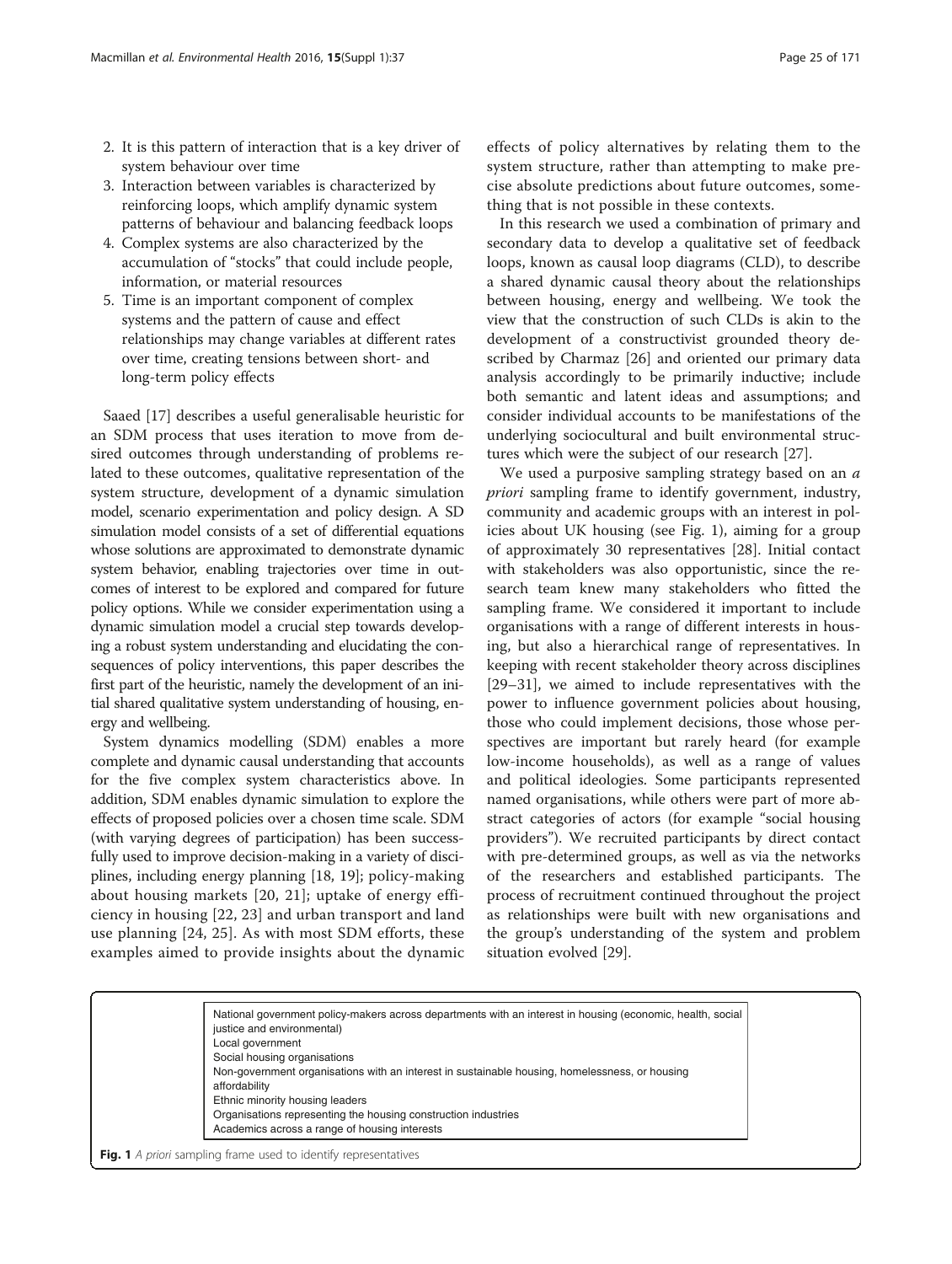We undertook individual semi-structured interviews with participants. We used a single opening question: What do you think are the links between houses and the wellbeing of individuals, families and communities in the UK? For each link identified, further probing questions were asked:

- a. Let's talk a bit more about the causes of this why has/does this occur/ed?
- b. Let's talk some more about the consequences what happens because of this?

During the interview we used cognitive mapping [[32](#page-11-0)] to make explicit the participant's internal understanding of the complex connections between housing, energy and wellbeing. Cognitive mapping is one technique for exploring mental processes, particularly when the relationships between causes and consequences are of interest, as well as considering opposing choices or behaviours [\[33](#page-11-0)]. Furthermore, cognitive maps have been identified as a useful starting point for collating and comparing the views of a number of stakeholders in relation to a policy issue [\[34\]](#page-11-0). A cognitive map comprises concepts linked by arrows demonstrating polarity to form a chain of underlying causes and consequences. In addition, interviews were digitally recorded and partially transcribed. At the end of each interview, participants were asked to list and then prioritise a set of criteria against which policies about housing should be measured (policy assessment criteria).

The cognitive maps were digitalized using Decision Explorer® (Banxia Software). These were returned to interviewees for review and their comments were used to clarify and refine the individual maps. We undertook a thematic analysis of the interview recordings and cognitive maps together. Although we brought to the analysis our own underlying mental models of public health, wellbeing and energy use in housing, we undertook a primarily inductive analysis of the variables and relationships discussed in the interviews, without an a priori coding frame. A single coder undertook initial coding of variables. This was followed by discussion of the codes and potential themes among members of the research team. The themes were then used to re-code the variables in two iterations between researchers. The prevalence of each code and theme was recorded across the whole dataset, and these were used to assist with understanding the prominence of codes and themes in the interviews, acknowledging that prevalence reflected the make-up of the participant group as well as the dominance of themes in the interviews.

The thematic analysis and digital maps were triangulated with our own previously reported crossdisciplinary literature review, which linked policies to decarbonize housing with broad wellbeing outcomes across "buildings, people and nature" [[7\]](#page-11-0). Together these data were developed into an initial set of CLDs using Vensim (Ventana Systems) system dynamics software. The set of CLDs was divided into the themes emerging from the thematic analysis of interviews. In developing the CLDs we were careful to identify and maintain opposing or contradictory theories between participants, by including these competing theories in the same diagram for review, discussion and evidence-gathering.

A subsequent stakeholder workshop involved introducing system dynamics modeling to the participants and mixed small group work to review and refine the draft CLDs. Following the workshop, further responses was elicited, particularly from stakeholders who were not present at the workshop. In addition, and where possible, contradictory theories were discussed and, where data were readily available, some theories could be discarded in a collaborative learning environment. A working version of the CLDs was then circulated to all the participating organisations. All stakeholders were invited to a second workshop where participants were provided with opportunities to develop early policy recommendations from their collaborative learning and practice and use the CLDs to consider realistic policy proposals.

In preparation for future policy assessments, the list of assessment criteria elicited during the interviews was developed further in a participatory manner [\[35](#page-11-0)]. In order to create a manageable prioritised list, the top five policy assessment criteria from each interview were combined to develop a complete draft set of criteria. Very similar or identical criteria were grouped together and counts were made of the number of participants identifying each criterion and the rankings they allocated. All criteria were then grouped into those that were identified as priority one by at least one participant; criteria that were ranked in the top five; and those that were not in any participant's group of five top criteria. The contents of this initial list were refined to develop a set of criteria that were, as much as possible, mutually independent; able to assess the differences between policies (i.e. having values that are likely to vary between policies); and eliminate criteria that were either composites of others, policy options themselves or overarching goals (e.g. human wellbeing). Final names, definitions and possible indicators for each criterion were then developed. Criteria that were ranked first or second by at least one participant were put forward as candidates for the final shared list. We used a silent negotiation procedure at the first workshop previously described to develop a consensus set of policy assessment criteria [[36, 37\]](#page-11-0). Based on this negotiation, an initial set of nine criteria was proposed.

The steps described above to develop and refine the qualitative SDM are summarised in Fig. [2](#page-4-0).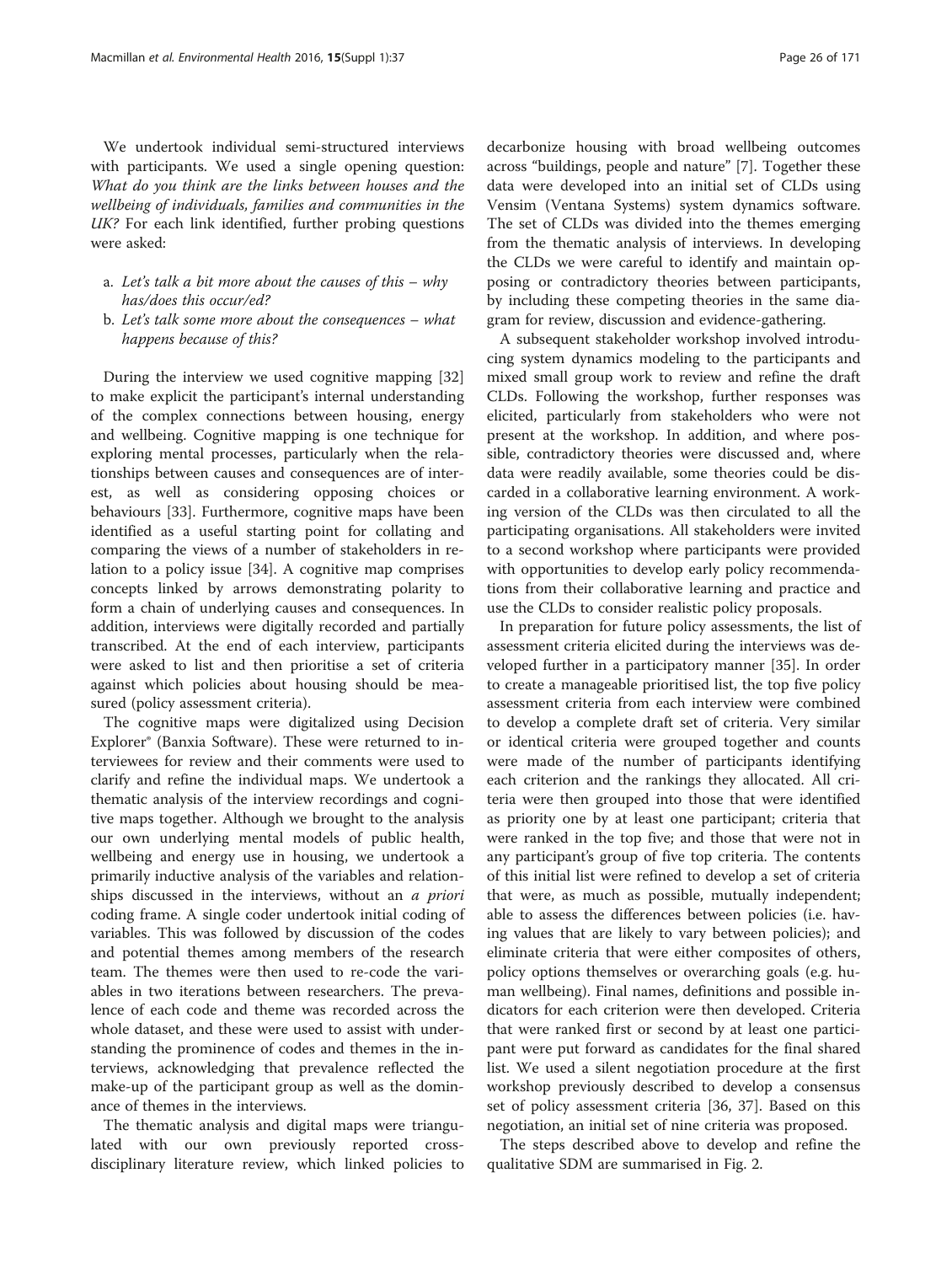The research was exempt from requiring formal ethics approval by the University College London ethics committee because it involved non-vulnerable and public arena participants in non-sensitive research procedures (<http://ethics.grad.ucl.ac.uk/exemptions.php>). All participants were provided with an information sheet and took part voluntarily, having signed a consent form.

## Results

#### Participants

We approached a total of 52 organisations and agencies. Over 50 stakeholders were recruited, representing 37 organisations. These included six national government departments; five

representatives from local government; 14 non-government organisations; a group of six minority-ethnicity housing leaders (community roots group); five industry organisations; and eight academic institutions. Some stakeholders represented more than one sector. Different members of the stakeholder group were represented during the interview phase and at the workshops. The organisations participating at each stage have been mapped to demonstrate the level of participation and change in participants over time (Additional file [1](#page-10-0)).

Sustained effort was required over a longer period to identify and recruit minority ethnicity housing activists. This group of six participants came together following the first workshop.

<span id="page-4-0"></span>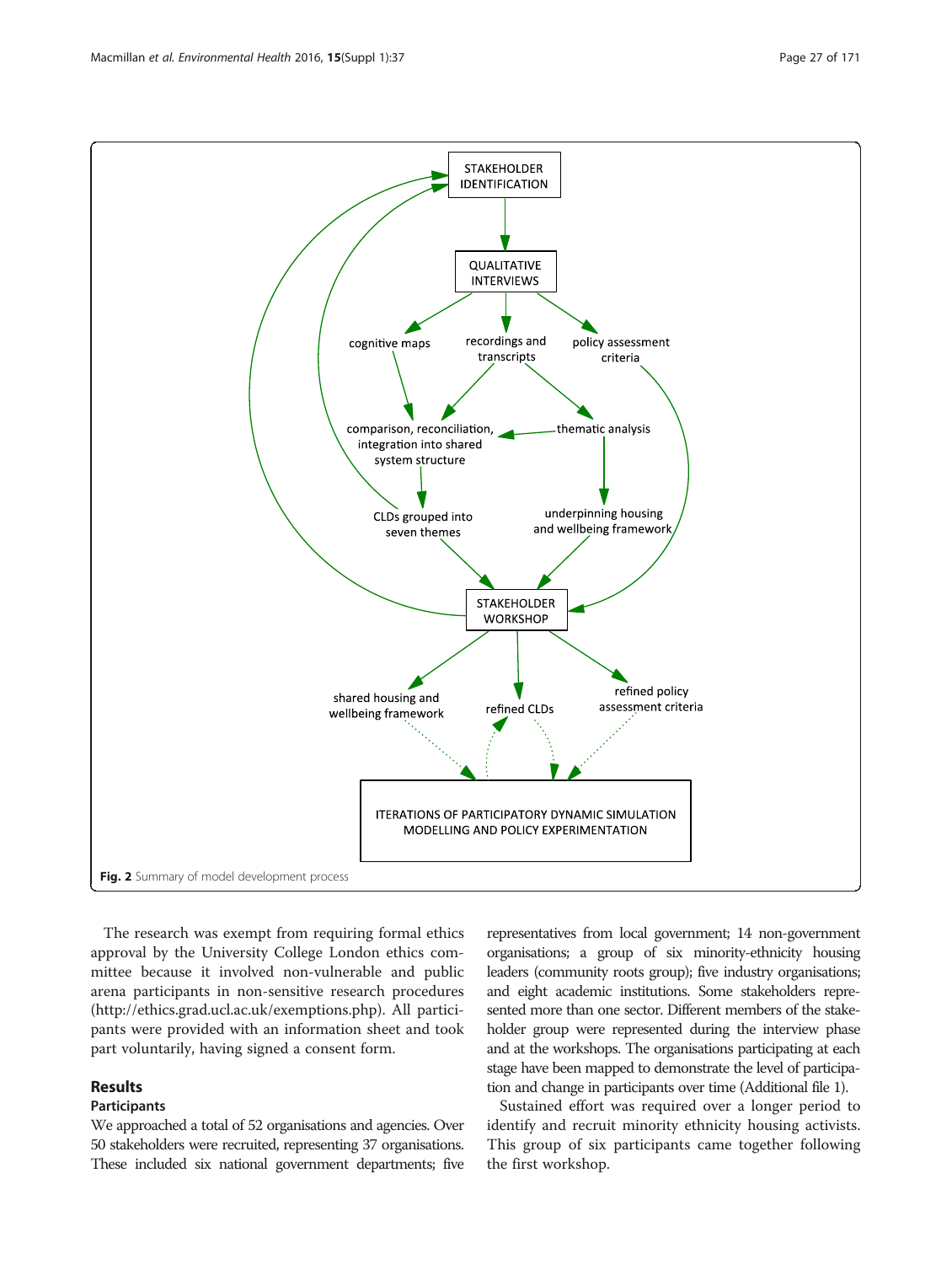|          | Table 1 Summary of themes resulting from the thematic |  |  |  |
|----------|-------------------------------------------------------|--|--|--|
| analysis |                                                       |  |  |  |

| Themes and subthemes                             | Number of<br>variables in theme | Prevalence across<br>the dataset |
|--------------------------------------------------|---------------------------------|----------------------------------|
| Indoor temperature                               | 69                              | 268                              |
| Heating and fuel poverty                         | 53                              | 203                              |
| Need for cooling                                 | 6                               | 32                               |
| Outdoor ambient<br>temperatures                  | 5                               | 21                               |
| Thermal comfort                                  | 5                               | 12                               |
| Air quality and ventilation                      | 27                              | 179                              |
| Ventilation                                      | 13                              | 70                               |
| Moisture and damp                                | 4                               | 63                               |
| Chemical exposures                               | 10                              | 46                               |
| Overcrowding                                     | 21                              | 117                              |
| Neighbourhoods                                   | 67                              | 452                              |
| Community social<br>connection                   | 46                              | 311                              |
| Sense of security from<br>crime                  | 11                              | 94                               |
| Tenure security                                  | 10                              | 47                               |
| Energy use and efficiency                        | 136                             | 503                              |
| Influences on the energy<br>efficiency of houses | 91                              | 362                              |
| Energy supply and pricing                        | 27                              | 94                               |
| Transport energy use                             | 18                              | 47                               |
| Housing quality                                  | 83                              | 213                              |
| Influences on building<br>quality                | 78                              | 201                              |
| Exposure to light                                | 5                               | 12                               |
| Demographic change                               | 27                              | 100                              |
| Adaptation of housing to<br>climate change       | 47                              | 174                              |
| Land use and urban planning                      | 60                              | 170                              |
| Aspects of wellbeing related<br>to housing       | 48                              | 279                              |
| Overall health and<br>wellbeing                  | 10                              | 52                               |
| Mental health and<br>emotional wellbeing         | 14                              | 107                              |
| Physical health                                  | 17                              | 95                               |
| Economic wellbeing                               | 5                               | 15                               |
| Environmental wellbeing/<br>sustainability       | 5                               | 10                               |

We interviewed 33 participants across national and local government, non-government organisations, construction and housing industries and academic research. Twenty-six stakeholders took part in the first workshop and an overlapping group of 26 participated in the second workshop. In between, two smaller meetings were convened to gain the specific input of the community roots group, which were attended by six and five members, respectively.

## Shared connections between housing, energy and wellbeing

Ten main themes were identified as a result of the thematic analysis. These are described, along with their sub-themes, in Table 1, which also describes how often these themes were identified across all the interviews ("prevalence"). The themes covered aspects of the physical nature of houses; how houses are put together to develop communities and in the context of other land uses; the relationships between housing and wider systems such as demographics, urban planning, property and labour markets; and the influence of these on the participants constructions of wellbeing as a notion. The most commonly and deeply discussed theme related to influences on the energy efficiency of houses. The dominance of this theme reflects the current UK policy focus on housing, and was perhaps unsurprising given the participants' knowledge about the provenance of the research. Perhaps more surprising was the importance participants placed on neighbourhoods and social wellbeing, which was the second most commonly discussed theme from the interviews.

The following different specific aspects of what could be considered overall human wellbeing emerged from a thematic analysis of the interviews:

- 1. Social and cultural wellbeing and community connection
- 2. Physical health
- 3. Mental health, homeliness and happiness, stress
- 4. Local economic thriving, household income and employment, a stable economy
- 5. Adaptation and mitigation of climate change
- 6. Sustainable resource use

These aspects of wellbeing were used as an underpinning framework for the workshops, as well as for considering the objectives of housing policy.

In describing the relationships between housing and wellbeing almost all the representatives implicitly held a view of wellbeing that privileged the wider structural influences (for example at a policy, economy, societal and built environment level) on people's lives rather than "lifestyle" or individual choices (agency). On the other hand, there were discussions about how previous and current attempts to intervene (for example through the Code for Sustainable Homes, or other historical housing improvement programmes) had been less successful than hoped at improving people's lives or reducing energy use. Participants who discussed the impacts of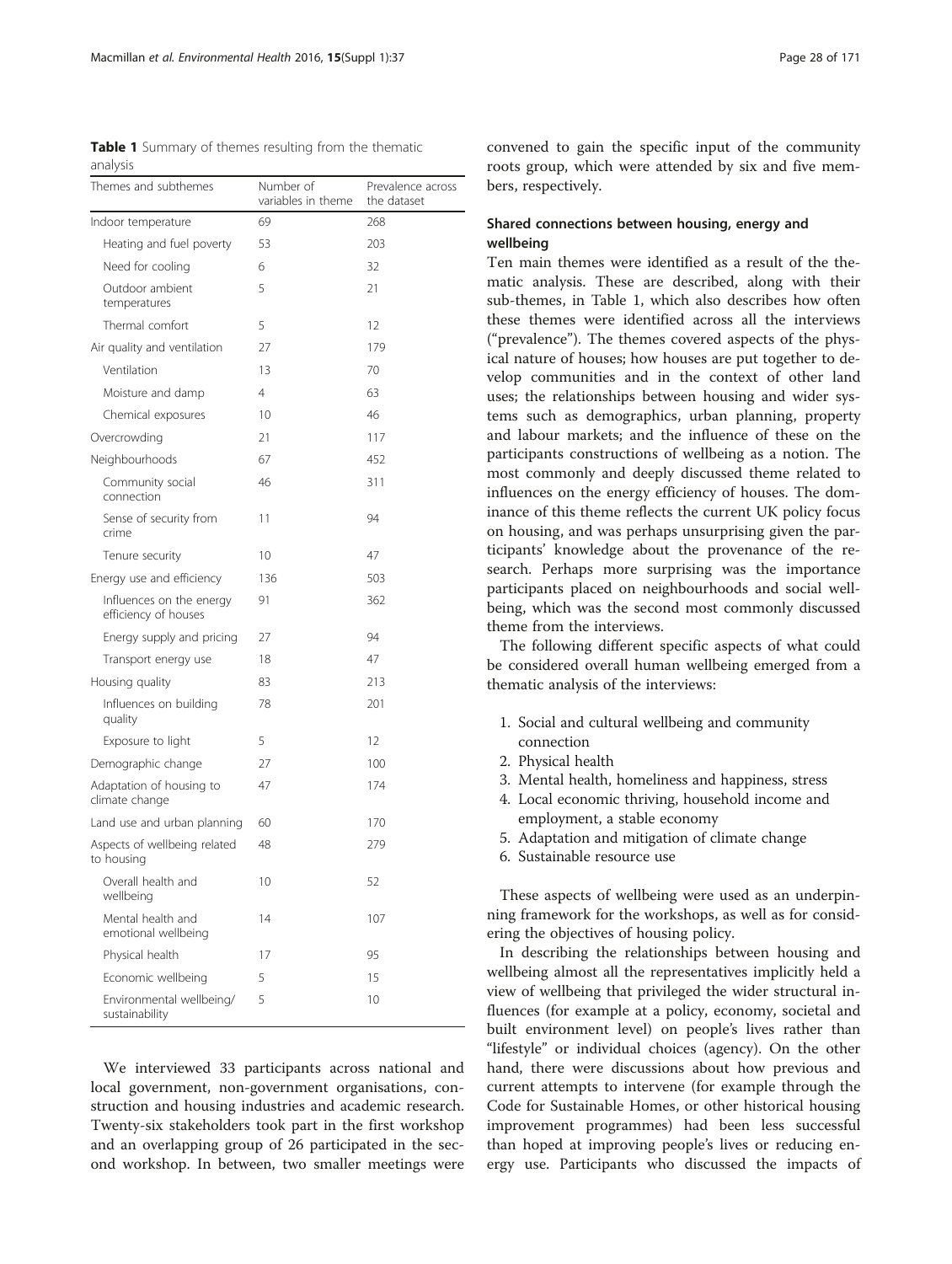housing energy use on climate change, as well as other environmental impacts of housing, did so within the context of discussions about housing and human wellbeing, suggesting they implicitly considered environmental sustainability to be one aspect of human wellbeing.

Almost all the representatives we interviewed emphasised the need for the aspects of wellbeing listed above to be fairly distributed across different groups, including by income, ethnicity and generation (or life-stage), and that housing was an important contributor to existing wellbeing inequalities, and furthermore was a factor that could be modified.

#### Overview of the causal loop diagrams (CLDs)

Although we were able to establish themes from the interviews, the interview cognitive maps made it clear that these themes were all deeply intertwined. The thematic analysis and the cognitive maps were together used to guide the development of the initial CLDs, which were then refined during and between the subsequent workshops and meetings.

The causal maps represent interactions between variables (e.g. things, actions, feelings) that are likely to

explain observed trends in the housing, energy and wellbeing "system". Some of these variables are levels that we are interested in measuring over time ("stocks"), while others are rates (or "flows") that affect these levels. The variables are connected by causal links (arrows), and together form feedback loops – cycles of cause and effect that determine how a system behaves and changes over time. There are two kinds of feedback loop: reinforcing loops (R), so named because over time they reinforce patterns of system behaviour; and balancing loops (B) that can dampen and limit trends over time.

Of the ten themes that were elicited from the interviews, the aspects of wellbeing and demographic themes were spread across all other themes in the CLDs. Further, the interview cognitive maps and workshop discussions demonstrated that housing quality and patterns of land use were closely linked. They were therefore included in a single CLD. This left seven interconnected themes, which were used to organize the CLDs. An overview of these themes and their connections is provided in Fig. 3. A single example of one of the CLDs is provided in the next section. The full set of CLDs is described on the research project website: [http://](http://www.bartlett.ucl.ac.uk/iede/research/project-directory/projects/housing-energy-wellbeing)

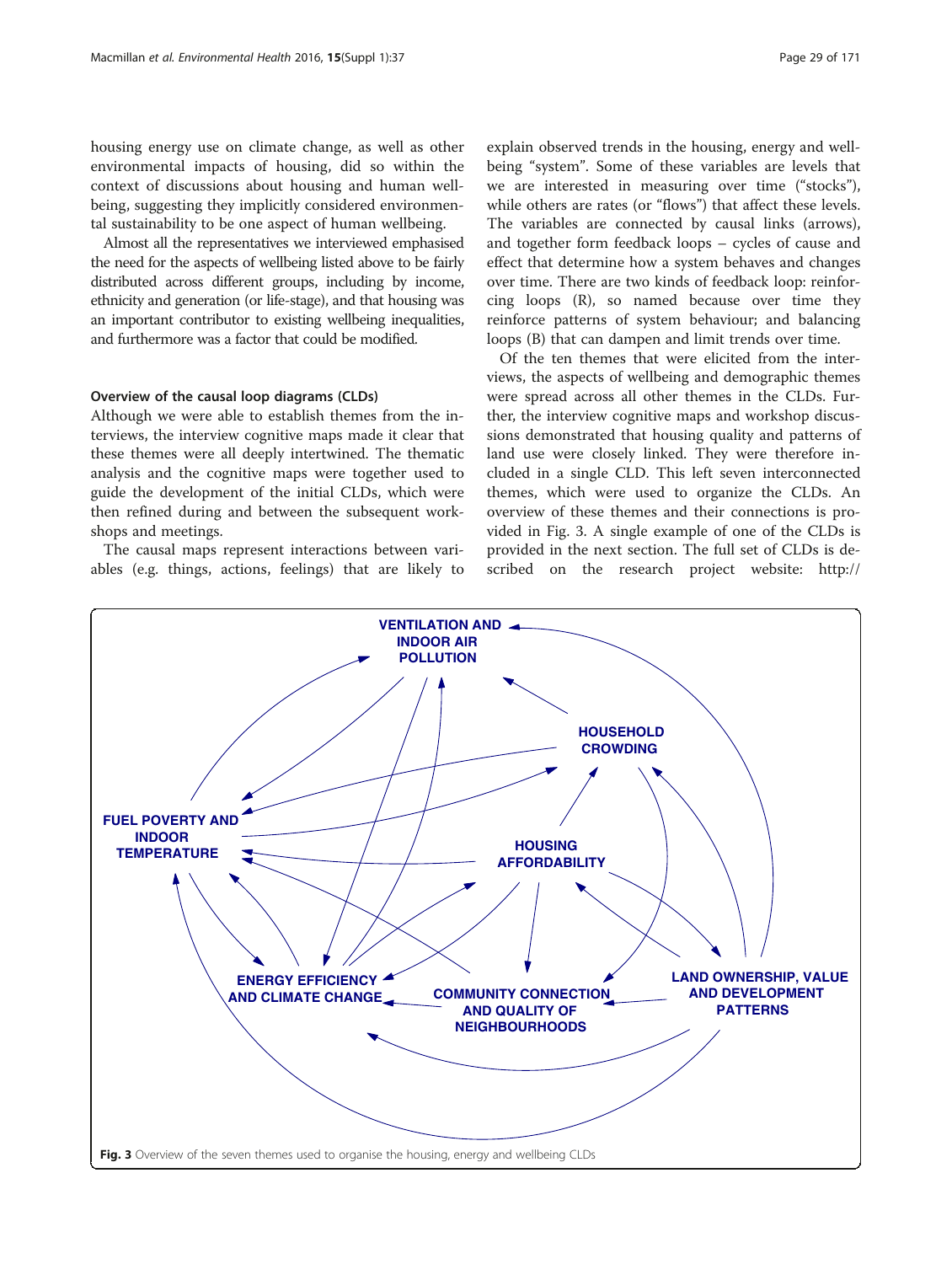[www.bartlett.ucl.ac.uk/iede/research/project-directory/](http://www.bartlett.ucl.ac.uk/iede/research/project-directory/projects/housing-energy-wellbeing) [projects/housing-energy-wellbeing.](http://www.bartlett.ucl.ac.uk/iede/research/project-directory/projects/housing-energy-wellbeing)

## Community connection and the physical quality of neighbourhoods

Stakeholders considered that the physical quality of neighbourhoods and community social connection at the neighbourhood level were particularly important for wellbeing, as well as influencing a range of other housing objectives. These other objectives included energy efficiency and energy supply; adaptation to climate change; tenure security; land development patterns and the physical quality of houses. Local social connection was considered to be one of the important outcomes of policies about housing and is therefore shown as a stock. Because stakeholders discussed this type of connection as contributing positively to wellbeing, it could be seen as equivalent to the bridging social connection described in the literature [[38\]](#page-11-0) – connections between people who aren't necessarily alike, to enable acting together for the common good. There was agreement among stakeholders that this stock had been declining over time. Furthermore, there was a shared desire to turn this trend around with beneficial effects for wellbeing (e.g. through social support, local physical activity and less crime) and energy use (e.g. through less travel for social connection, greater community capacity to support energy interventions). The concept of "quality" as it relates to housing and neighbourhoods has not been clearly defined, although stakeholders tended to describe physical aspects of the neighbourhoods and houses including levels of maintenance; usable green and shared spaces; attractive local places for people to meet; and safe places for children to play. Aspects of "beauty" relating to housing and neighbourhoods were also discussed in relation to the notion of quality. On the other hand, litter, graffiti, neglected buildings and public spaces were all considered to detract from neighbourhood physical quality. It was considered important by some participants that the residents of a neighbourhood should define "quality" themselves.

The relationships in this CLD were considered by stakeholders to be currently dominated by reinforcing loops. While some are helpful for improving wellbeing and patterns of energy use, others serve to entrench poverty and poor social wellbeing. The CLD is provided in Fig. [4,](#page-8-0) with a description of the feedback loops below.

R1 physical qualities that make people want to stay: it was suggested that greater social connection and sense of security from crime leads to greater ownership, pride and sense of responsibility by residents. This leads to greater investment of resources by residents, landlords and local government into the physical aspects of houses and neighbourhoods. Improved houses and neighbourhoods (including amenities, green spaces and other

places for locals to meet) makes people want to stay longer, increasing social connection and sense of security. Existing research about social connection supports these links (see for example [\[39](#page-11-0), [40](#page-11-0)]).

R2 connection and action: Stakeholders proposed that improving the physical quality of neighbourhoods (including quality of green space and "third spaces" or other places where locals could meet) leads to stronger and more numerous neighbourhood-level social connections – either directly or through longer tenure. In turn, these connections can enhance community capacity to take action in the neighbourhood by strengthening local organisations that act in the public interest. Stronger and truly representative organisations in turn further enhance neighbourhood social connection. There was some disagreement about how successfully the design of physical spaces could be used to influence social wellbeing in this way.

R3 community empowerment: the strengthening of local public interest organisations through improvements to the physical quality of neighbourhoods was also considered to lead to greater ability of these organisations to attract external funding and other resources, enabling further improvements to the physical environment.

R4 housing improvements help people stay: as well as making residents want to stay in an area, improvements to houses (including energy efficiency improvements) may reduce household running costs and improve tenure security, allowing people to stay longer and further enhancing neighbourhood social connection and the investment of resources into improvement. There was disagreement about a more direct link between tenure security and the energy efficiency of housing (either through investment or behaviour).

There are two balancing loops that represent limits to the positive impacts of increasing social capital – in other words the potential negative effects of "too much" social capital, or when bonds between people who are very alike do not contribute positively to the public interest.

B1 unhelpful bonding: increasing social capital can lead to stronger bonds between people who are alike in ethnicity or socioeconomic status. In turn this can lead to territorial exclusion, prejudice and marginalisation of other groups. This can then undermine further improvements in local social connection and sense of security. Similarly, these same patterns of increasing social capital, exclusion and marginalisation can also undermine neighbourhood organisations (B2 prejudice undermines community organisations).

Neighbourhood social connection was considered to have varying importance by life stage, being particularly important for children and older people. It was argued, though, that neighbourhoods that successfully encouraged this kind of social connection would allow people to continue to live in neighbourhoods of their choice at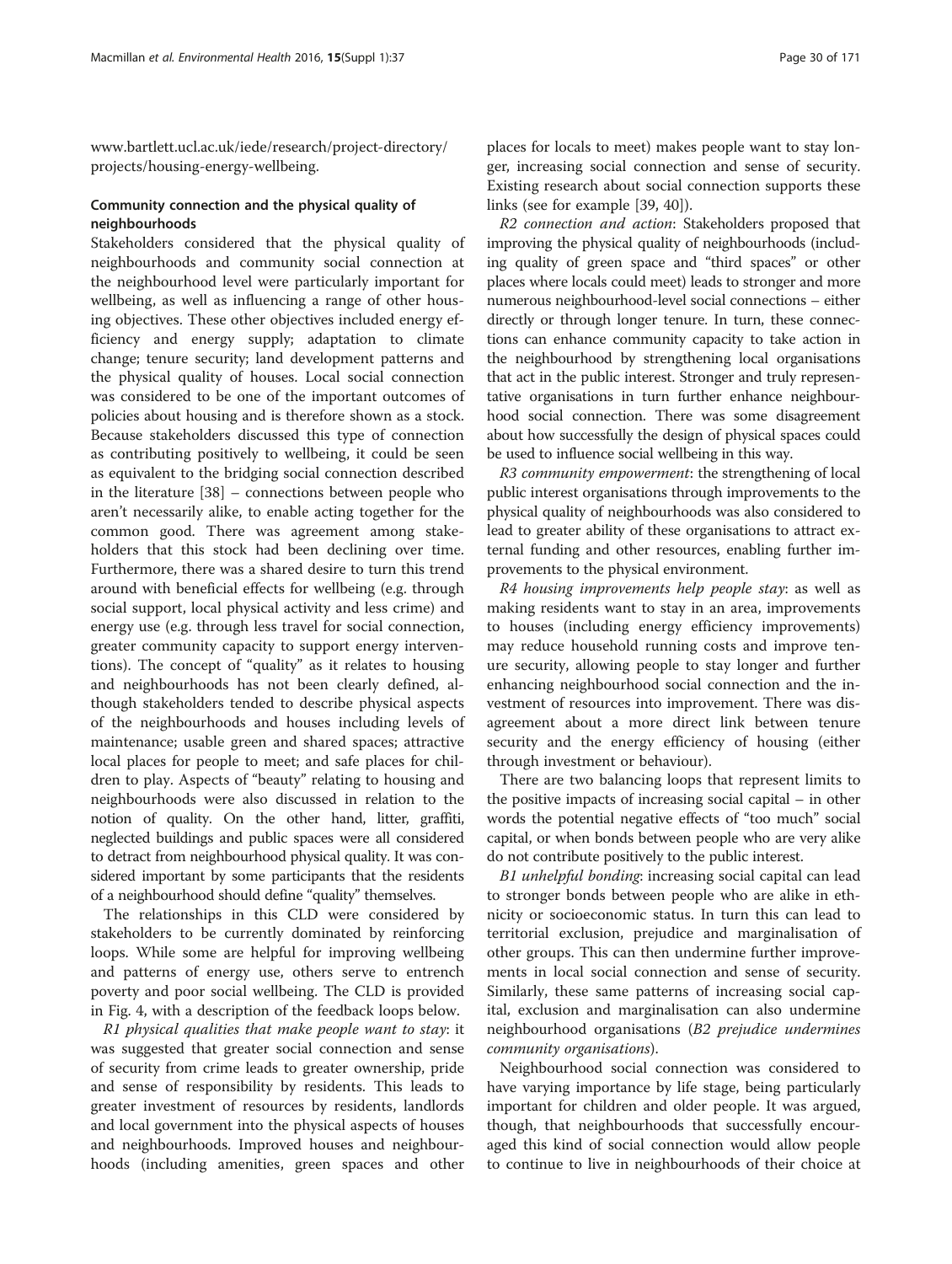<span id="page-8-0"></span>

Fig. 4 Community connection and the physical quality of neighbourhoods. Arrows with a positive sign (+) indicate a change in the variable at the arrow-tail leads to a change in the variable at the arrow-head in the same direction. Arrows with a negative (−) sign indicate a change in the arrow-tail variable leads to an inverse change in the arrow-head variable (opposite direction). R – Reinforcing loop, the result of which is an amplification of the initial pattern of behaviour. B - Balancing loop, the result of which may be to dampen the initial pattern of behaviour or create oscillation). The dashed connection was one where there remained disagreement about the relationship

houses

different life stages. There was some debate about how community level income, ethnic and age mix fed into these community connection loops. While some argued that diversity would support community connection, resilience and positive action, others suggested that "super-diversity", particularly when accompanied by short tenures and in the absence of resources, was not conducive to positive local community connection.

## Shared policy assessment criteria

Due to a large number of participants in the workshop, the silent negotiations procedure was conducted independently by three smaller groups. Participants were mixed by main role (policy, industry, community/non-

government organisation, academic). Three negotiated lists of criteria resulted (Table [2](#page-9-0)). These were voted on at the end of the procedure, resulting in a final consensus list of nine policy assessment criteria, highlighted in Table [2.](#page-9-0)

## **Discussion**

## Principal findings

Using participatory system dynamics modelling we have successfully brought together a broad range of industry, policy, community and academic stakeholders in the area of UK housing; established a wellbeing framework for considering policies about housing that incorporates physical, mental, environmental, social and economic wellbeing; collaboratively developed an initial complex qualitative system dynamics model made up of seven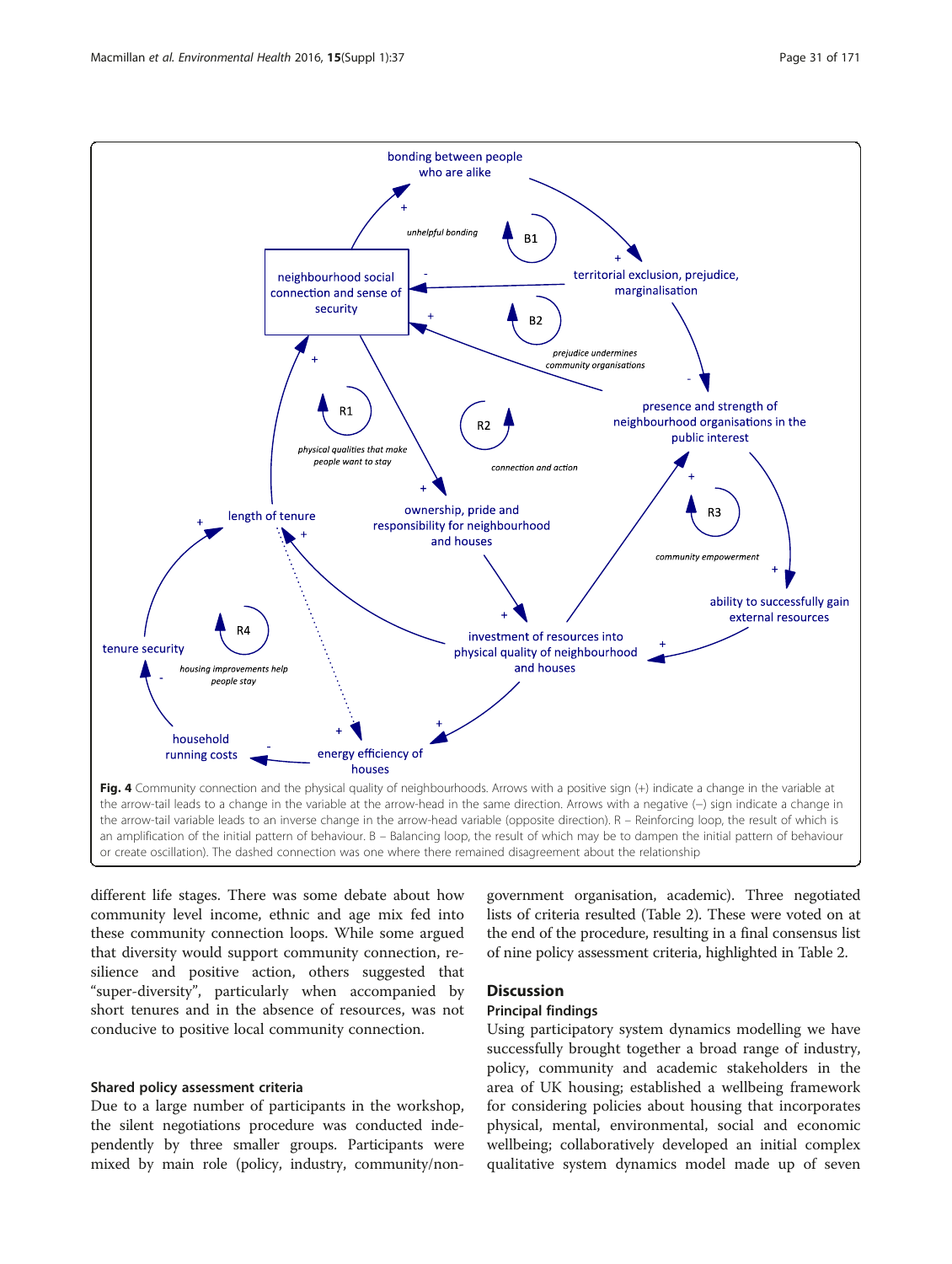| Policy criteria                      | List B                        | List C                                 |
|--------------------------------------|-------------------------------|----------------------------------------|
| List A (preferred list)              |                               |                                        |
| Carbon emissions from housing        | Carbon emissions from housing | Carbon emissions from housing          |
| Community connection                 | Community connection          | Community connection                   |
| Fuel poverty                         | Fuel poverty                  | Employment                             |
| Housing adaptation to climate change | Green space and neighbourhood | Fuel poverty                           |
| Housing affordability                | Housing affordability         | Green spaces and neighbourhood quality |
| Mental & emotional wellbeing         | Mental                        | Housing adaptation to climate change   |
| Physical wellbeing/health            | Physical wellbeing/health     | Housing affordability                  |
| Policy coherence                     | Social and income equity      |                                        |
| Social and income equity             |                               | Physical wellbeing/health              |
|                                      |                               |                                        |

<span id="page-9-0"></span>Table 2 Results of the silent negotiation exercise to determine shared policy assessment criteria (the final preferred list is highlighted)

sectors; and identified a shared set of criteria against which to measure and compare future proposed policies about housing, regardless of the primary objective of those policies. Previous studies have used system dynamics modelling to understand specific parts of the housing system, particularly housing markets, construction and affordability. In addition, there have been other studies which have assessed some of the health consequences of policies to reduce greenhouse gas emissions from housing. However, this is the first comprehensive model of the housing system linking shared objectives for human wellbeing.

The collaborative learning process for the first time enabled UK housing policy-makers and other stakeholders who participated in the project to move beyond a decision-making method focusing on single-objective policies (for example reducing the carbon footprint of the housing stock, or addressing fuel poverty) and unintended consequences, towards decision-making that considers what the shared objectives are for policies about housing and identifies more effective policy levers that could optimise those shared objectives. By the end of a second workshop, representatives had begun to discuss policy options and their (often conflicting) short- and long-term dynamic implications using the CLDs, demonstrating the utility of this collaborative learning approach, as well as revealing shifts in thinking as a result of participation. Understanding housing, energy and wellbeing as a complex system is an important first step in being able to identify more effective policy levers, in contrast to the current collection of disparate information, which fails to support effective assements of policy options.

#### Limitations

The CLDs alone have limited validity, since they currently reflect the collective knowledge of stakeholders combined with some initial literature review. Nevertheless, they represent an improvement on current practices of decisionmaking for UK housing. A great deal of further work is needed to test the agreed and disputed relationships by bringing together the best available data and research, aiming for a model that supports reflection and exploration of options rather than point prediction.

The validity and robustness of participatory system dynamics models and the collaborative learning process depends heavily on including an appropriate mix of stakeholders in the process to achieve a causal diagram that is as comprehensive and accurate as possible [\[5](#page-11-0), [41](#page-11-0)]. One of the strengths of this research has been the level of commitment across government, community, industry and academic stakeholders. However, participation is lacking in some areas. Within government, the Treasury is a powerful actor in policy-making about housing, particularly at a time when property prices and turnover are seen by the government as a core driver of economic growth. Despite being nominally involved, Treasury representatives have thus far been absent in the modelling process. Furthermore, some important community organisations have also been missing so far; these include tenancy and homeowner associations, the National Housing Federation and organisations representing the homeless. Further work is currently underway to engage these agencies in the ongoing research.

#### Implications for policy and research

By the time a working set of CLDs had been refined and discussed, stakeholders proposed some early policy insights and recommendations. It was suggested that successful decarbonisation of the UK housing stock requires the rapid establishment of a cross-government group to develop meaningful systems thinking capacity. This group would need to be supported by an advisory committee. The importance of local social connection in the minds of stakeholders suggests that policies should support the strengthening of community capacity to drive change. A number of parts of the overall map suggest that improving tenure security in the private rental sector would strengthen a number of beneficial feedback loops for wellbeing and decarbonisation. However, the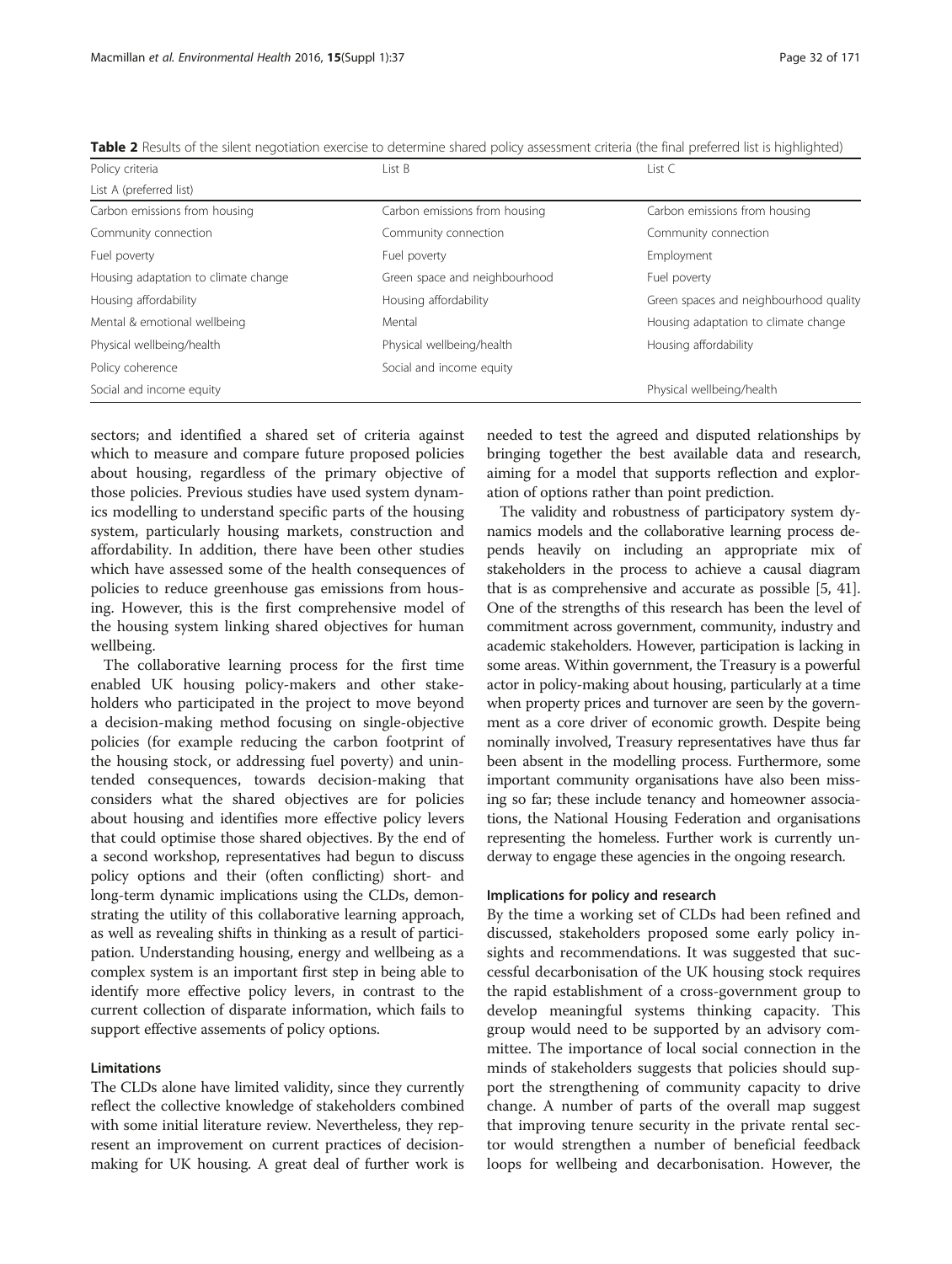<span id="page-10-0"></span>assumption that mixed tenure types leads to greater community connection needs testing. Greater crossgovernment consensus about objectives in the national property market would enable further work to understand effective policies that would have benefits across a range of wellbeing and energy outcomes.

Priorities for future research were also suggested. An existing energy or housing policy could be used to consider the theoretical relationships identified in the causal loop diagrams. There was a lack of feedback loops identified in the area of housing energy efficiency. It was suggested that this requires further investigation. Simulation of the adaptation to climate change feedback loops would allow policy makers to understand how important the reinforcing loops are in this diagram by demonstrating dynamically the energy and land costs of adaptation, compared with expected energy savings from energy efficiency improvements. Simulation of the fuel poverty and temperature optimisation loops would demonstrate whether the balancing or reinforcing loops are most likely to dominate as a result of future climate change for the housing stock. Development of widely agreed metrics to describe "quality" as it relates to both houses and neighbourhoods is also needed.

The qualitative modelling is the initial part of a larger piece of work. We are evaluating the effectiveness of participatory SDM in this context in keeping with current models of evaluation for transdisciplinary research [\[42\]](#page-11-0). We are using a combination of process and outcome evaluation that includes reflective review by stakeholders and researchers; more formal evaluation of usefulness; assessing changes in the discourse used during workshop policy discussions; and considering whether there have been changes in the policies considered effective. Levels of consensus across stakeholder groups about policy priorities and shifts in government policy will also be reported over time.

Strategic small pieces of simulation modelling will enable agreed and disputed relationships to be tested and refined in a collaborative learning environment. Simulation modelling will be critical for understanding the comparative strengths of different feedback loops, as well as their changing behaviour over time to support improved decision-making. The culmination of this iterative process of simulation and refinement should be the simulation of realistic policy options to assess their dynamic future effects on the shared policy criteria.

Bringing together the results of the participatory system dynamics modelling with multi-criteria decision analysis would allow stakeholders to more explicitly value outcomes and weigh up policy options.

## Conclusions

We have developed a comprehensive system model linking housing, energy and public health, with immediate usefulness for all those with a stake in housing policy in the UK. Furthermore, we have demonstrated the usefulness of participatory SDM as a collaborative learning process to support improved policymaking for housing that is able to integrate a broad range of outcomes across wellbeing, social and health equity, and environmental sustainability. Further work is needed to validate the model, include simulations to explore future policy options and combine SDM with other policy assessment tools, as well as methods to support shifts in the conceptual frameworks underpinning policy, that will be necessary for healthier more sustainable housing.

## Additional files

[Additional file 1: Table S1.](dx.doi.org/10.1186/s12940-016-0098-z) Map of participation across the qualitative model development (The number of stars denotes the number of participants. Grey stars show where new participants were added). (DOCX 54 kb)

[Additional file 2:](dx.doi.org/10.1186/s12940-016-0098-z) Peer review reports. (PDF 105 kb)

#### Abbreviations

CLD: Causal loop diagram; GHGs: Greenhouse gas emissions; SDM: System dynamics modelling; UK: United Kingdom.

#### Competing interests

The authors declare they have no competing interests.

#### Authors' contributions

AM and MD were responsible for the design of the study, with substantial input from all other authors. AM undertook the interviews. All authors were involved in analysis of the data and running the workshops. AM drafted the manuscript with critical revisions from MD, CS, NL, NM, ET, YB, ZC. All authors read and approved the final manuscript.

#### Acknowledgements

The authors would like to acknowledge the individuals and organisations that have participated in the Housing, Energy and Wellbeing project, as well as the helpful comments of the two anonymous reviewers.

#### Declarations

The research reported here, as well as publication costs, have been funded by a UK EPSRC Platform Grant (The unintended consequences of decarbonising the built environment). During the research reported in this paper, AM, CS, NM, NL and LFC were supported by the same grant.

This article has been published as part of Environmental Health Volume 15 Suppl 1, 2016: Healthy-Polis: Challenges and Opportunities for Urban Environmental Health and Sustainability. The full contents of the supplement can be found at<http://www.ehjournal.net/supplements/15/S1>.

#### Peer review

Peer review reports for this article are attached as Additional file 2.

#### Author details

<sup>1</sup> Complex Built Environment Systems (CBES), UCL Institute for Environmental Design and Engineering, UCL, London, UK. <sup>2</sup>UCL Energy Institute, The Bartlett, UCL, London, UK. <sup>3</sup>Department of Social and Environmental Health Research, LSHTM, London, UK.

#### Published: 8 March 2016

#### References

- 1. Climate Change Act 2008 (c.27), s 1(1). United Kingdom.
- 2. HM Government. In: Department of Energy and Climate Change (DECC), editor. The Carbon Plan: Delivering Our Low Carbon Future. London: HM Government; 2011.